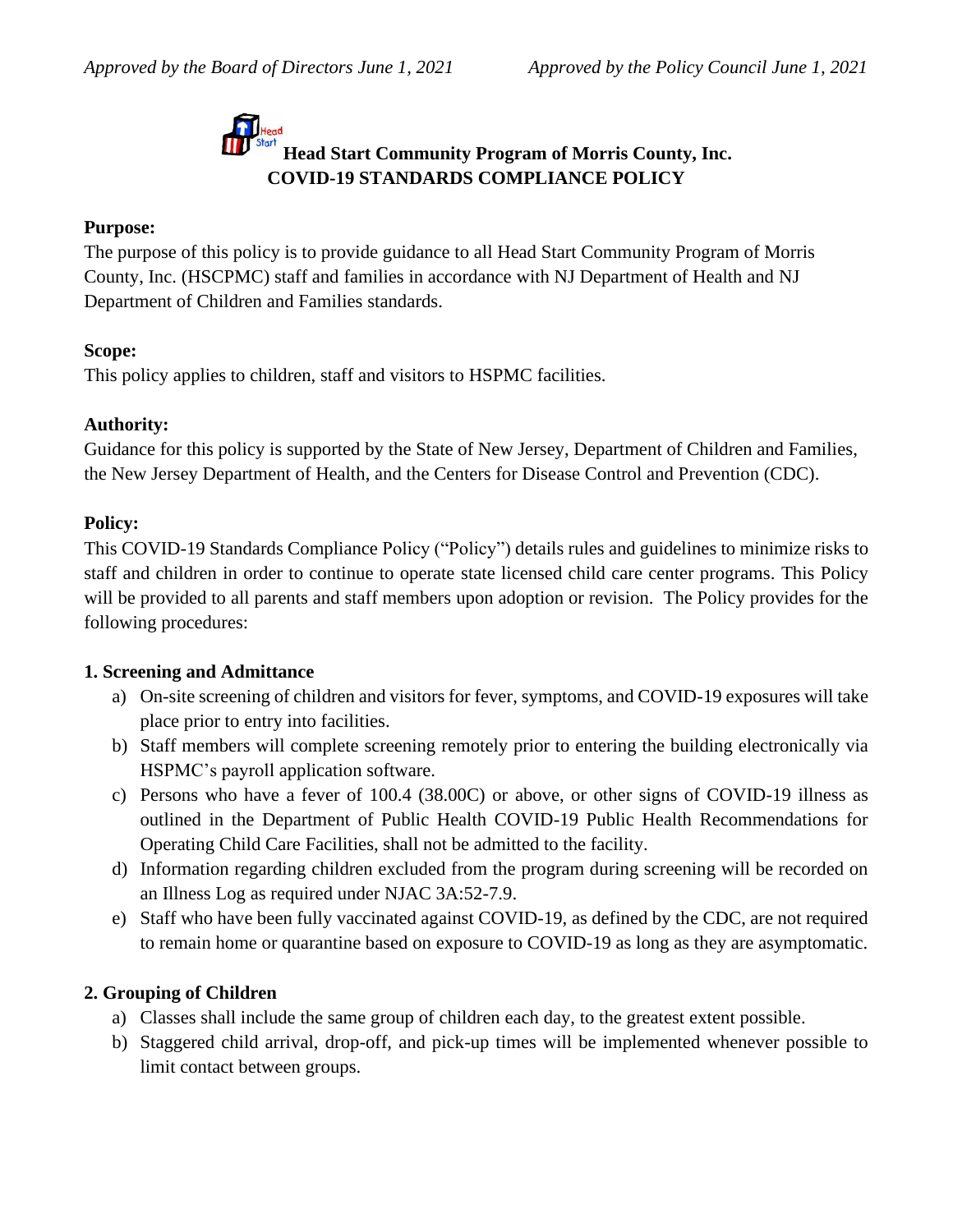- c) Designated groupings shall not congregate less than six feet in all directions from other designated groups unless separated by walls or other physical partitions.
- d) Combining or mixing groups will not take place except when attendance is substantially decreased, if social distancing is strictly observed and mask use for children over age 2 is enforced.

# **3. Face Masks**

- a) Children aged 2 and over will be taught about and strongly encouraged to use masks whenever social distancing cannot be maintained.
- b) Staff are required to wear masks at all times in indoor and outdoor settings unless precluded from doing so by a medical condition documented in a letter from the staff member's treating physician, or when eating or drinking. When eating or drinking, staff shall maintain at least six feet of distance between themselves and other persons, unless separated by a physical barrier.
- c) All masks required herein shall be cloth or disposable non-woven material, cover both the mouth and nostrils, and fit securely under the chin and against the sides of the face.
- d) Face shields or guards shall not be used as a substitute for masks, but may be used in conjunction with masks, allowed for children or staff medically precluded from using a mask, or for activities that require facial visibility (e.g. provision of therapeutic services that require observation of mouth movements), so long as social distancing can be maintained. Reusable face shields should be cleaned and disinfected after each use as recommended in the Department of Health COVID-19 Public Health Recommendations for Operating Child Care Facilities.
- e) When the outdoor temperature exceeds 80 degrees Fahrenheit:
	- i. Staff and children may remove masks while outdoors, provided that social distancing of at least 6 feet between groups is maintained.
	- ii. Staff caring for children shall have a mask on their person at all times.
	- iii. While outdoors, children and staff shall have access to drinking water in a non-communal manner, with individual disposable cups.

# **4. Staffing**

- a) To the greatest extent possible, efforts will be made to minimize the rotation of staff between groups.
- b) Staff members who have been fully vaccinated may move between groups as necessary to accommodate breaks, substitutions, and other operational needs of the program. Copies of documentation demonstrating staff vaccinations will be retained by HSCPMC and stored in a confidential manner.

# **5. Activities**

- a) Outdoor activities in lieu of indoor activities will be prioritized whenever possible.
- b) Close person to person contact will be limited to the greatest extent possible. Age-appropriate behavior among children and physical contact necessary to care for and nurture children will be supported in a safe manner, with appropriate physical protection equipment for staff.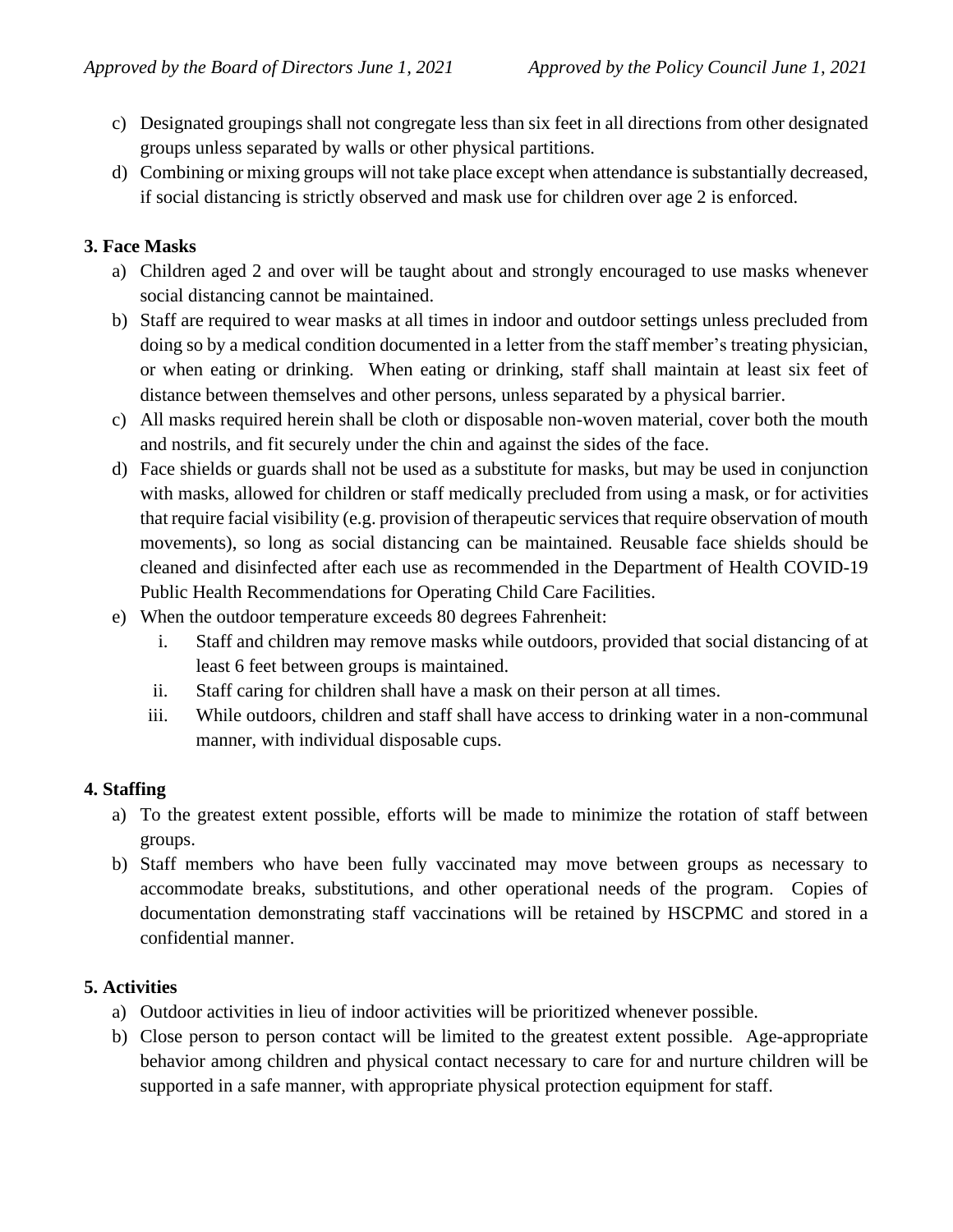# **6. Visitors**

- a) Visitors to HSCPMC's centers, including parents, third party service providers (therapists, school district personnel), contractors, inspectors, and all other non-emergency personnel will be subject to the same symptom screening as children and staff before being admitted into the building.
- b) Visitors to HSCPMC's centers must adhere to the same masking requirements as staff.
- c) Admission of non-essential visitors, including parents, will be limited as much as possible. All reasonable efforts will be made to avoid visitor contact with children and staff.
- d) Special events requiring the attendance of parents and other visitors may be held in outdoor spaces, in areas separated from non-participating children and staff.

# **7. Promoting Healthy Hygiene Practices**

- a) Proper hygiene techniques, including handwashing and covering coughs and sneezes will continue to be taught and reinforced to staff and children.
- b) Ample supplies will be provided to support healthy hygiene behaviors, including soap, and sanitizer with at least 60% alcohol for adults, and tissues.
- c) Children and staff shall practice frequent handwashing with soap and water for at least 20 seconds. Handwashing is required upon arriving at the center, when entering the classroom, before and after meals or snacks, after outside time, after going to the bathroom, and prior to leaving for home. Children will be monitored to ensure compliance and proper technique.
- d) A hand hygiene station will be maintained at every entrance to HSCPMC facilities so that children, staff, and visitors can clean their hands before entering.

# **8. Enhanced Cleaning and Sanitation Procedures**

- a) HSCPMC's centers will clean, sanitize, and disinfect frequently touched surfaces (e.g. door handles, railings, sink handles) multiple times per day, and shared objects between use. Cleaning will be in accordance with the CDC's Guidance for Cleaning & Disinfecting Public Spaces, Workplaces, Businesses, Schools and Homes. Disinfecting methods will utilize Environmental Protection Agency approved disinfectants for use against COVID-19.
- b) Outdoor surfaces, including outdoor playground equipment, should undergo normal routine cleaning on a daily basis.
- c) Toys and items that are not easily cleaned or disinfected (e.g., soft or plush toys) shall not be utilized in HSCPMC's centers.
- d) Toys that children have placed in their mouths or that are contaminated by bodily fluids will be set aside until they are cleaned by hand by a person wearing gloves. They will be cleaned with water and detergent, rinsed, sanitized with an EPA-registered disinfectant, and air-dried or cleaned in a mechanical dishwasher.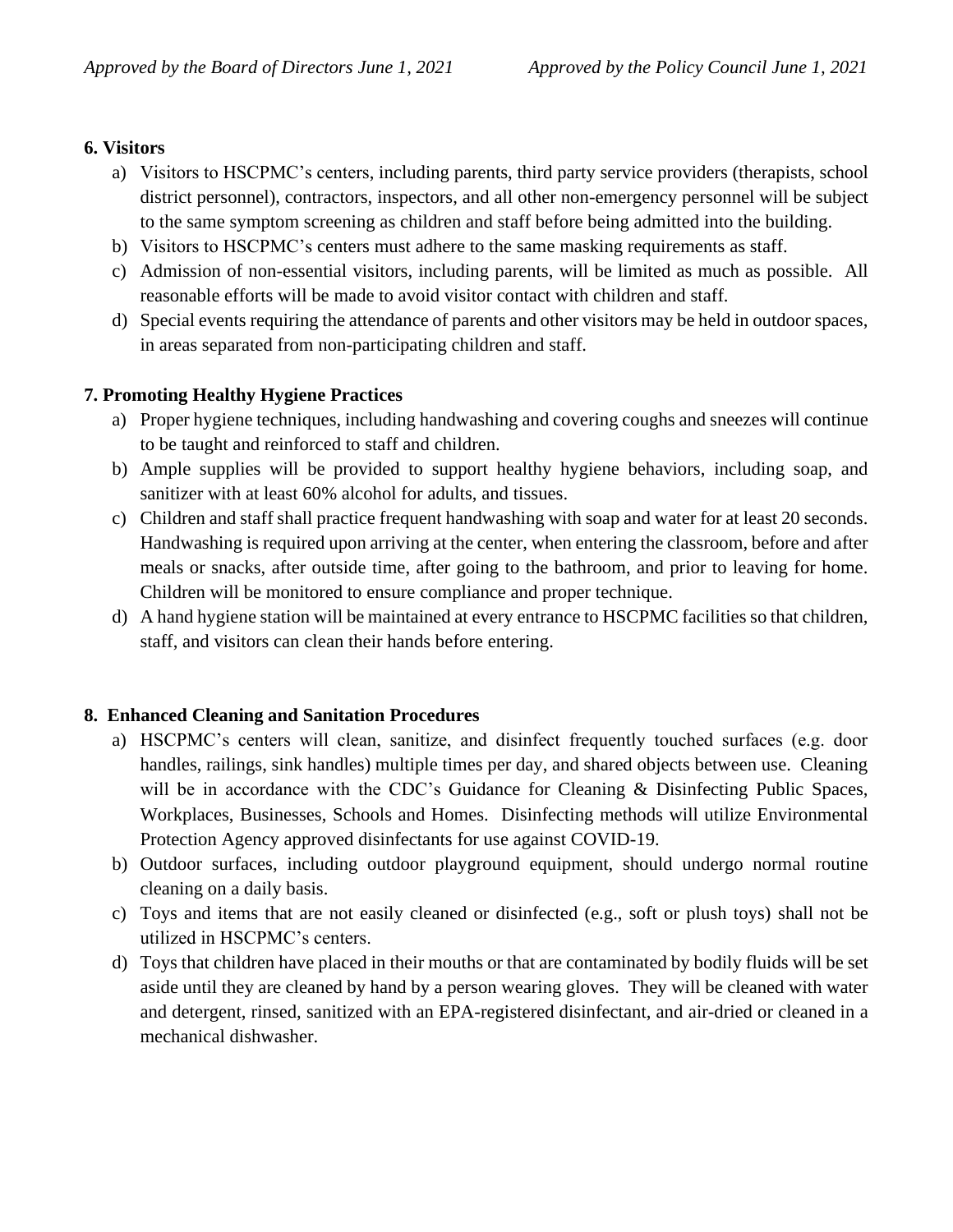- e) Ongoing monitoring of HVAC systems will continue to ensure healthy, code-compliant indoor air quality. To the extent practicable, windows will be opened frequently to allow fresh air flow, and portable air-purification systems will be used throughout HSCPMC facilities.
- f) Each child's bedding will be stored separately in individual labeled containers. Bedding will be laundered weekly by HSCPMC staff.

# **9. Response Procedures for COVID-19 Symptoms or Exposure**

- a) Children and staff who have been exposed to or show symptoms of COVID-19 must be excluded from the center as specified in the Department of Health Public Health COVID-19 Recommendations for Operating Child Care Centers.
- b) Any confirmed or suspected exposure to COVID-19 in a HSPCMC facility must immediately be reported to both the Local Health Department and the Department of Children and Families, Office of Licensing, and the Office of Head Start.
- c) If a child or staff member develops symptoms of COVID-19 while at the facility, they shall be immediately separated from the rest of the population until they can leave the facility.
- d) Local Department of Health officials will be consulted for guidance in determining the need for any closures, room closures, or other precautions required in the wake of any COVID exposure occurring in the center.
- **10. This Policy will continue to be updated in accordance with changing recommendations from the New Jersey Department of Health and in accordance with the New Jersey Department of Children and Families.**

# **Head Start Community Program of Morris County, Inc. POLÍTICA DE CUMPLIMIENTO DE LOS ESTÁNDARES COVID-19**

# **Propósito:**

El propósito de esta política es brindar orientación a todo el personal y las familias del Programa Comunitario Head Start del Condado de Morris, Inc. (HSCPMC) de acuerdo con los estándares del Departamento de Salud de NJ y del Departamento de Niños y Familias de NJ.

# **Alcance:**

Esta política se aplica a los niños, el personal y los visitantes de las instalaciones del HSPMC.

# **Autoridad:**

La guía para esta política está respaldada por el estado de Nueva Jersey, el Departamento de Niños y Familias, el Departamento de Salud de Nueva Jersey y los Centros para el Control y la Prevención de Enfermedades (CDC).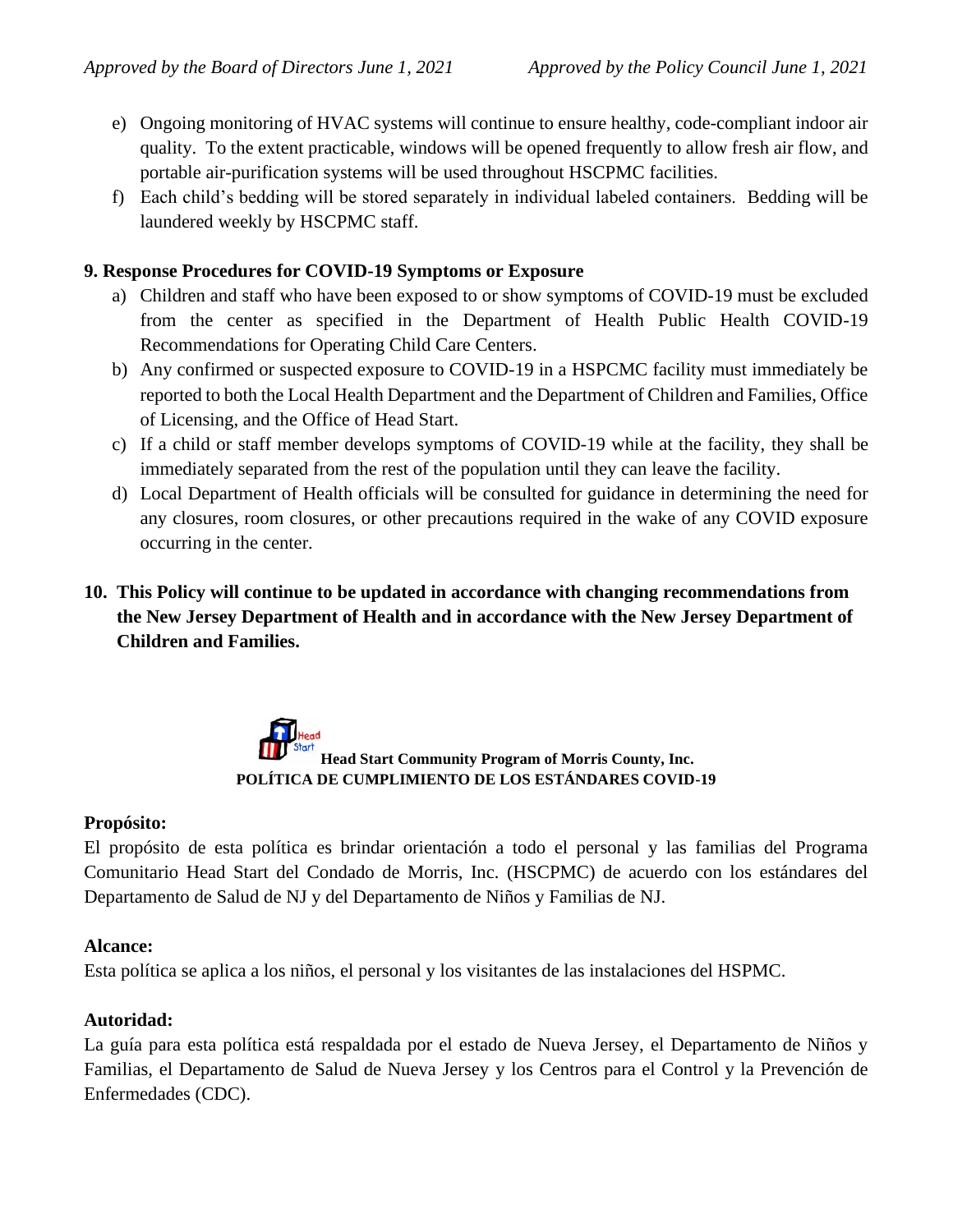# **Política:**

Esta Política de Cumplimiento de Normas COVID-19 ("Política") detalla las reglas y pautas para minimizar los riesgos del personal y los niños a fin de continuar operando programas de centros de cuidado infantil con licencia estatal. Esta Política se proporcionará a todos los padres y miembros del personal en el momento de su adopción o revisión. La Política prevé los siguientes procedimientos:

# **1. Evaluación y admisión**

- a) Antes de ingresar a las instalaciones, se llevará a cabo un examen en el lugar de los niños y visitantes para detectar fiebre, síntomas y exposiciones al COVID-19.
- b) Los miembros del personal completarán la evaluación de forma remota antes de ingresar al edificio electrónicamente a través del software de aplicación de nómina de HSPMC.
- c) Las personas que tengan una fiebre de 100.4 (38.00C) o más, u otros signos de enfermedad COVID-19 como se describe en las Recomendaciones de salud pública COVID-19 del Departamento de Salud Pública para el funcionamiento de instalaciones de cuidado infantil, no serán admitidas en el instalaciones.
- d) La información sobre los niños excluidos del programa durante la evaluación se registrará en un registro de enfermedades como lo requiere NJAC 3A: 52-7.9.
- e) El personal que haya sido completamente vacunado contra COVID-19, según lo definido por los CDC, no está obligado a permanecer en casa o en cuarentena por exposición a COVID-19 siempre que sea asintomático.

# **2. Agrupación de niños**

- a) Las clases incluirán el mismo grupo de niños cada día, en la mayor medida posible.
- b) Siempre que sea posible, se implementarán horarios escalonados de llegada, regreso y recogida de los niños para limitar el contacto entre los grupos.
- c) Las agrupaciones designadas no deben congregarse a menos de seis pies en todas las direcciones de otros grupos designados a menos que estén separados por paredes u otras particiones físicas.
- d) La combinación o mezcla de grupos no se llevará a cabo excepto cuando la asistencia se reduzca sustancialmente, si se observa estrictamente el distanciamiento social y se hace cumplir el uso de máscaras para niños mayores de 2 años.

# **3. Mascarillas Faciales**

- a) A los niños de 2 años o más se les enseñará y se les animará encarecidamente a que utilicen máscaras siempre que no se pueda mantener el distanciamiento social.
- b) Se requiere que el personal use máscaras en todo momento en ambientes interiores y exteriores, a menos que una condición médica documentada en una carta del médico tratante del miembro del personal lo impida hacerlo, o cuando coma o beba. Al comer o beber, el personal debe mantener al menos seis pies de distancia entre ellos y otras personas, a menos que estén separados por una barrera física.
- c) Todas las máscaras requeridas en este documento serán de tela o material no tejido desechable,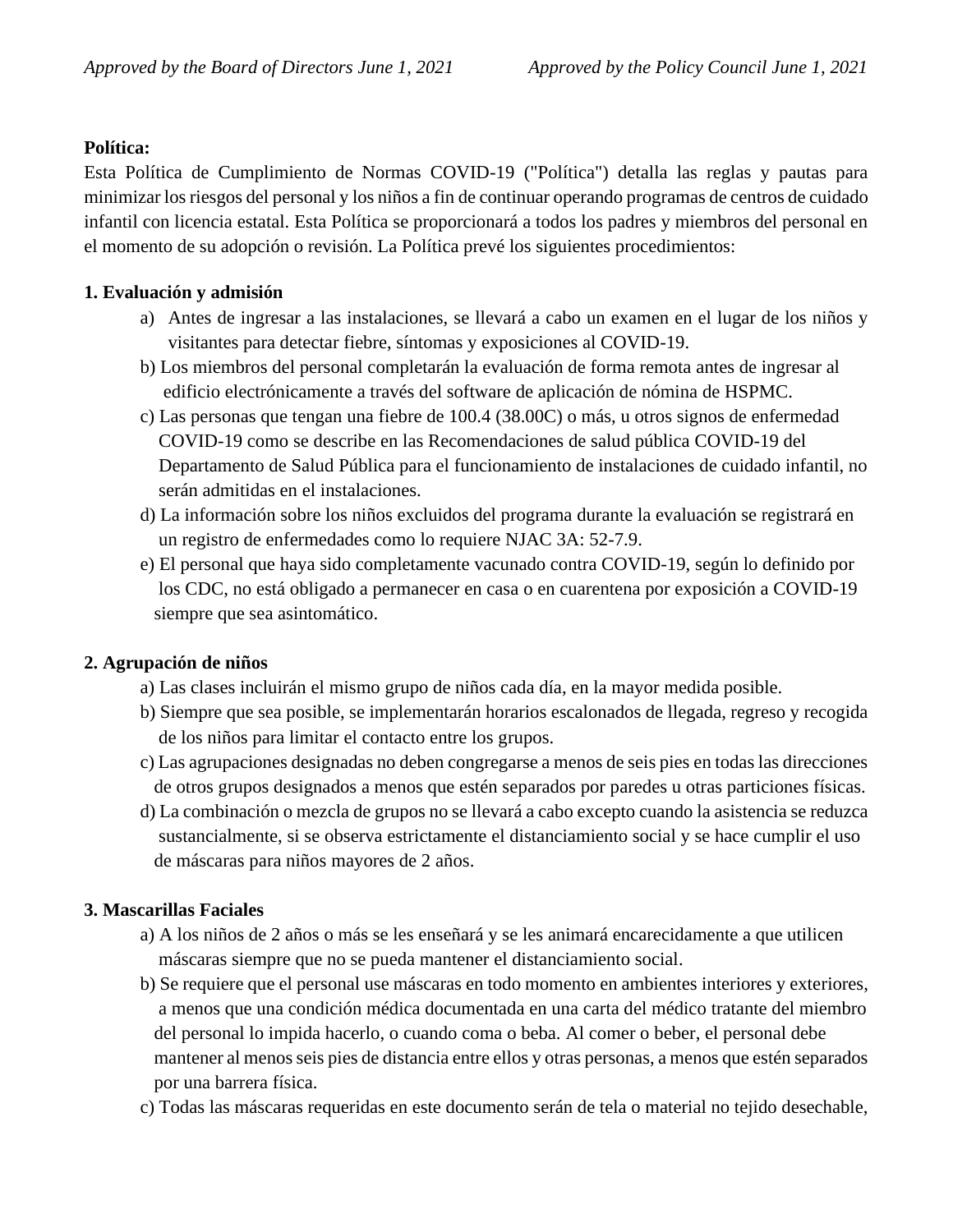cubrirán tanto la boca como las fosas nasales y se ajustarán de manera segura debajo de la barbilla y contra los lados de la cara.

- d) Los protectores faciales o protectores faciales no se deben utilizar como sustituto de las máscaras, pero se pueden usar junto con las máscaras, permitido para niños o personal médicamente impedido de usar una máscara, o para actividades que requieran visibilidad facial (por ejemplo, prestación de servicios terapéuticos que requieren observación de los movimientos de la boca), siempre que se pueda mantener el distanciamiento social. Los protectores faciales reutilizables deben limpiarse y desinfectarse después de cada uso, como se recomienda en las Recomendaciones de salud pública COVID-19 del Departamento de Salud para el funcionamiento de instalaciones de cuidado infantil.
- e) Cuando la temperatura exterior supera los 80 grados Fahrenheit:
	- i. El personal y los niños pueden quitarse las máscaras mientras estén al aire libre, siempre que se mantenga una distancia social de al menos 6 pies entre los grupos.
	- ii. El personal que atienda a los niños deberá llevar una máscara en todo momento.
	- iii. Mientras estén al aire libre, los niños y el personal deberán tener acceso a agua potable de manera no comunitaria, con vasos desechables individuales.

#### **4. Dotación de personal**

- a) En la mayor medida posible, se harán esfuerzos para minimizar la rotación de personal entre grupos.
- b) Los miembros del personal que hayan sido completamente vacunados pueden moverse entre grupos según sea necesario para acomodar descansos, sustituciones y otras necesidades operativas del programa. HSCPMC conservará copias de la documentación que demuestre las vacunas del personal y las guardará de manera confidencial.

# **5. Actividades**

- a) Siempre que sea posible, se dará prioridad a las actividades al aire libre en lugar de las actividades en el interior.
- b) El contacto cercano de persona a persona se limitará en la mayor medida posible. El comportamiento apropiado para la edad entre los niños y el contacto físico necesario para cuidar y criar a los niños serán apoyados de manera segura, con el equipo de protección física apropiado para el personal.

#### **6. Visitantes**

- a) Los visitantes de los centros de HSCPMC, incluidos los padres, proveedores de servicios externos (terapeutas, personal del distrito escolar), contratistas, inspectores y todo el resto del personal que no sea de emergencia estarán sujetos a la misma evaluación de síntomas que los niños y el personal antes de ser admitidos en el edificio.
- b) Los visitantes de los centros de HSCPMC deben cumplir con los mismos requisitos de enmascaramiento que el personal.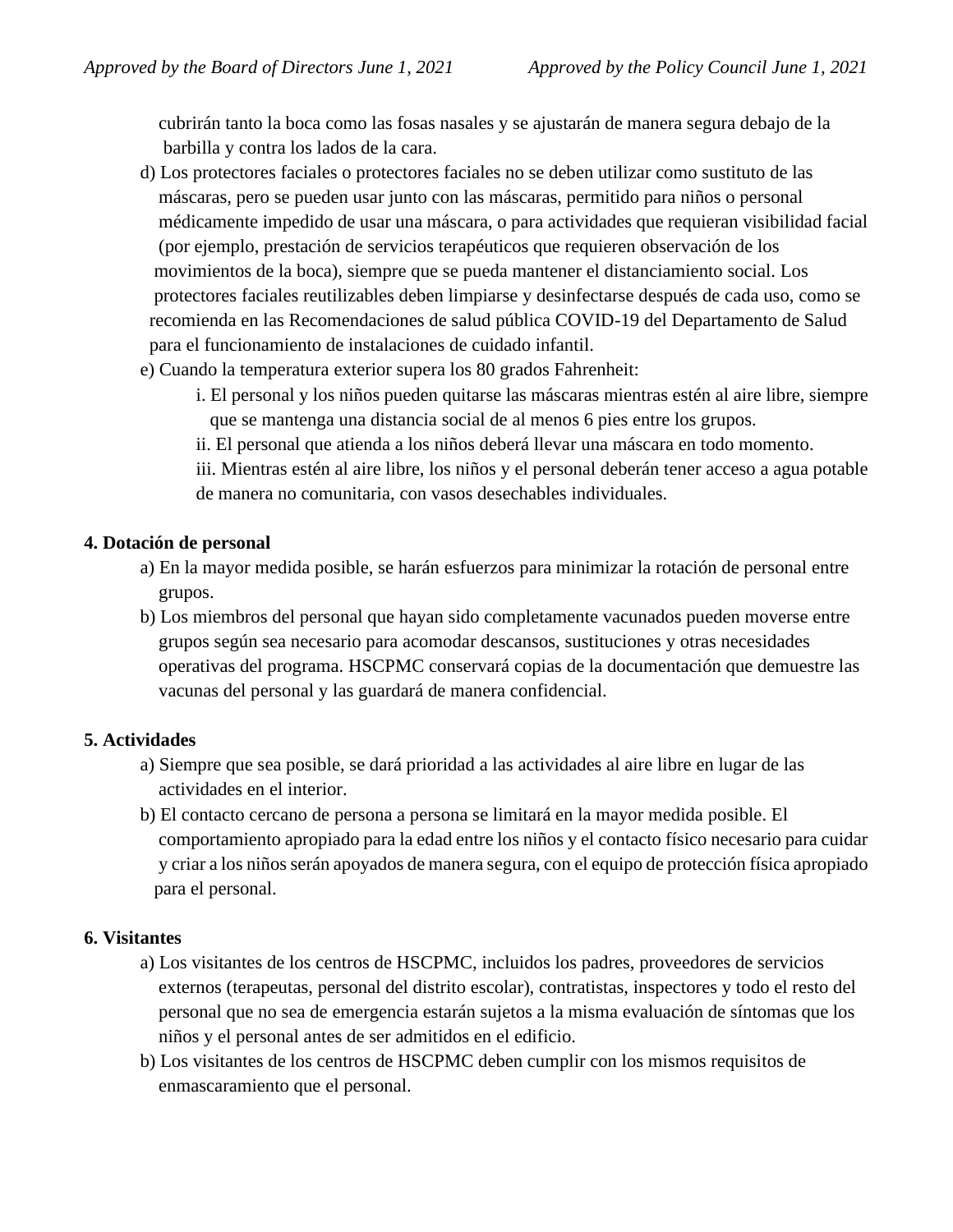- c) La admisión de visitantes no esenciales, incluidos los padres, se limitará tanto como sea posible. Se harán todos los esfuerzos razonables para evitar el contacto de los visitantes con los niños y el personal.
- d) Los eventos especiales que requieran la asistencia de los padres y otros visitantes pueden llevarse a cabo en espacios al aire libre, en áreas separadas de los niños y el personal que no participan.

#### **7. Promoción de prácticas de higiene saludables**

- a) Se seguirán enseñando y reforzando al personal ya los niños las técnicas de higiene adecuadas, incluido el lavado de manos y cubrirse al toser y estornudar.
- b) Se proporcionarán abundantes suministros para apoyar conductas de higiene saludable, incluido jabón y desinfectante con al menos 60% de alcohol para adultos y pañuelos de papel.
- c) Los niños y el personal deberán lavarse las manos frecuentemente con agua y jabón durante al menos 20 segundos. Se requiere lavarse las manos al llegar al centro, al ingresar al aula, antes y después de las comidas o refrigerios, después del tiempo al aire libre, después de ir al baño y antes de irse a casa. Los niños serán monitoreados para asegurar el cumplimiento y la técnica adecuada.
- d) Se mantendrá una estación de higiene de manos en cada entrada a las instalaciones del HSCPMC para que los niños, el personal y los visitantes puedan lavarse las manos antes de entrar.

#### **8. Procedimientos mejorados de limpieza y saneamiento**

- a) Los centros de HSCPMC limpiarán, desinfectarán y desinfectarán las superficies que se tocan con frecuencia (p. ej., manijas de puertas, barandas, manijas de fregaderos) varias veces al día y los objetos compartidos entre usos. La limpieza se realizará de acuerdo con la Guía de los CDC para la limpieza y desinfección de espacios públicos, lugares de trabajo, negocios, escuelas y hogares. Los métodos de desinfección utilizarán desinfectantes aprobados por la Agencia de Protección Ambiental para su uso contra COVID-19.
- b) Las superficies al aire libre, incluido el equipo de juegos al aire libre, deben someterse a una limpieza de rutina normal a diario.
- c) Los juguetes y artículos que no se limpian o desinfectan fácilmente (por ejemplo, juguetes blandos o de peluche) no se utilizarán en los centros de HSCPMC.
- d) Los juguetes que los niños se hayan llevado a la boca o que estén contaminados con fluidos corporales se dejarán a un lado hasta que una persona con guantes los limpie a mano. Se limpiarán con agua y detergente, se enjuagarán, desinfectarán con un desinfectante registrado por la EPA y se secarán al aire o se limpiarán en un lavavajillas mecánico.

#### **9. Procedimientos de respuesta para los síntomas o la exposición a COVID-19**

- a) Los niños y el personal que hayan estado expuestos o muestren síntomas de COVID-19 deben ser excluidos del centro según se especifica en las Recomendaciones COVID-19 del Departamento de Salud Pública para el funcionamiento de los centros de cuidado infantil.
- b) Cualquier exposición confirmada o sospechada a COVID-19 en una instalación de HSPCMC